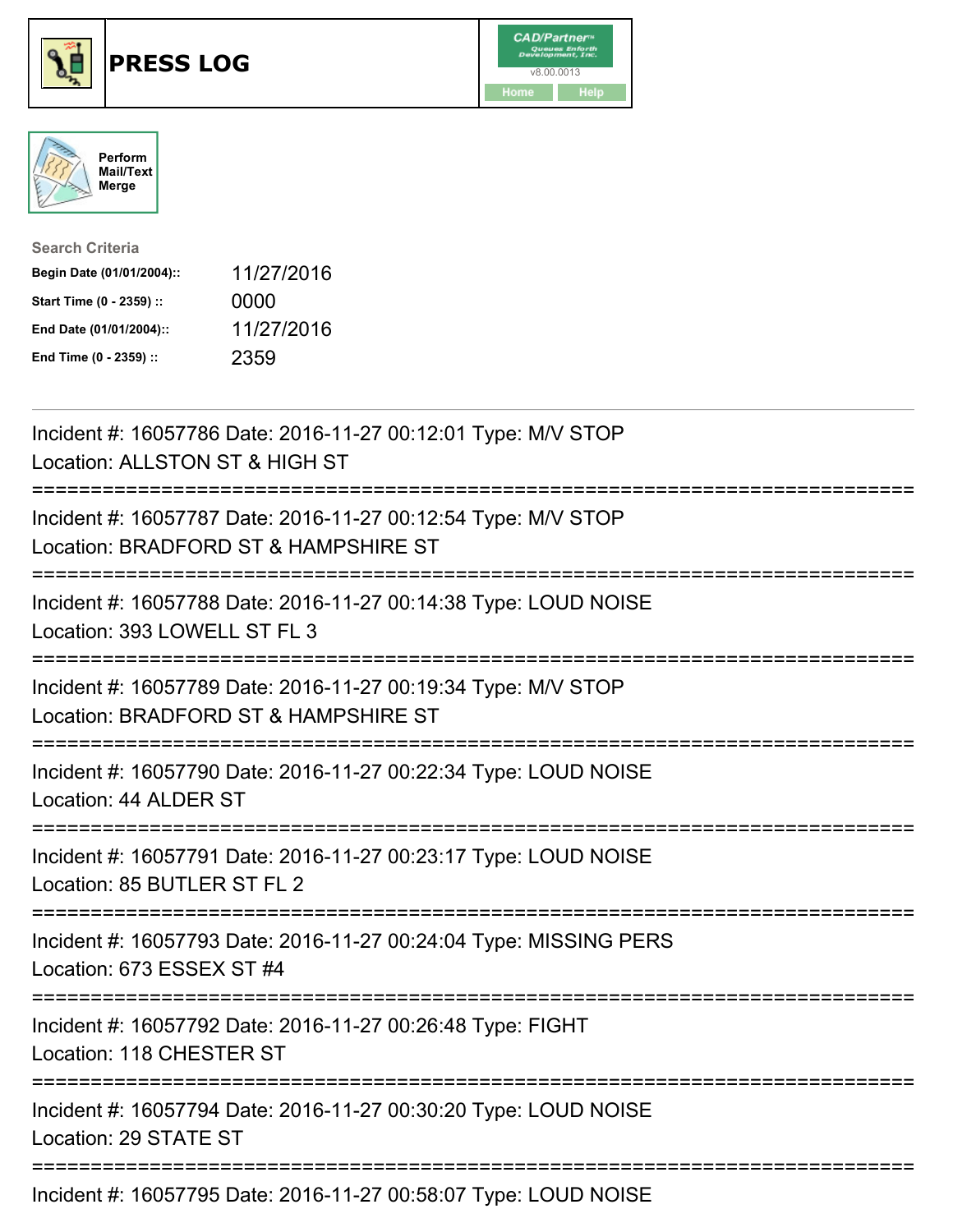Location: 149 LAWRENCE ST FL 2 =========================================================================== Incident #: 16057796 Date: 2016-11-27 01:00:48 Type: DRUG OVERDOSE Location: 2 MUSEUM SQ =========================================================================== Incident #: 16057797 Date: 2016-11-27 01:14:34 Type: NOISE ORD Location: CHESTER ST & STATE ST =========================================================================== Incident #: 16057798 Date: 2016-11-27 01:17:14 Type: MAN DOWN Location: 40 LAWRENCE ST #105 FL 1 =========================================================================== Incident #: 16057799 Date: 2016-11-27 01:21:26 Type: ALARM/BURG Location: LAWRENCE REAL ESTATE COMPANY / 139 NEWBURY ST =========================================================================== Incident #: 16057800 Date: 2016-11-27 01:24:18 Type: NOISE ORD Location: 185 BAILEY ST =========================================================================== Incident #: 16057801 Date: 2016-11-27 01:25:16 Type: NOISE ORD Location: 85 BUTLER ST FL 2 =========================================================================== Incident #: 16057802 Date: 2016-11-27 01:26:36 Type: NOISE ORD Location: 59 BROOKFIFLD ST FL 3 =========================================================================== Incident #: 16057803 Date: 2016-11-27 01:31:45 Type: LOUD NOISE Location: 19 DORCHESTER ST =========================================================================== Incident #: 16057804 Date: 2016-11-27 01:38:06 Type: HIT & RUN M/V Location: 340 LAWRENCE ST FL 2 =========================================================================== Incident #: 16057806 Date: 2016-11-27 01:39:59 Type: DOMESTIC/PROG Location: 13 WENDELL ST FL 3 =========================================================================== Incident #: 16057805 Date: 2016-11-27 01:40:03 Type: DISTURBANCE Location: 10 WENDELL ST =========================================================================== Incident #: 16057807 Date: 2016-11-27 01:41:39 Type: NOISE ORD Location: 468 HAVERHILL ST =========================================================================== Incident #: 16057808 Date: 2016-11-27 02:08:58 Type: M/V STOP Location: ERVING AV & JACKSON ST =========================================================================== Incident #: 16057809 Date: 2016-11-27 02:09:27 Type: NOISE ORD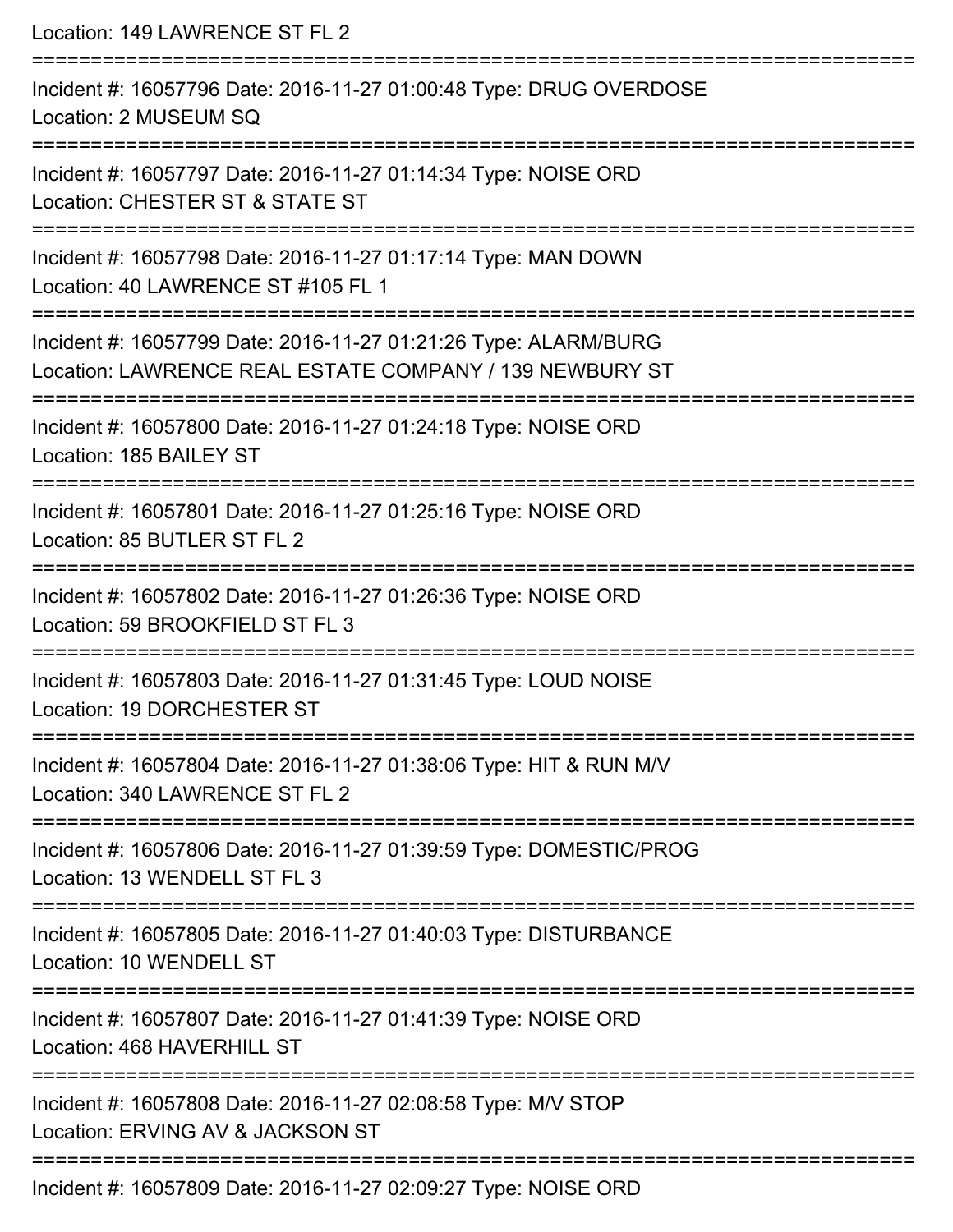| Incident #: 16057810 Date: 2016-11-27 02:29:39 Type: SPECIAL CHECK<br><b>Location: HALLENAN AV</b>                       |
|--------------------------------------------------------------------------------------------------------------------------|
| Incident #: 16057811 Date: 2016-11-27 02:43:12 Type: NOISE ORD<br>Location: 254 FARNHAM ST FL 3                          |
| Incident #: 16057812 Date: 2016-11-27 02:44:45 Type: SPECIAL CHECK<br>Location: 7 CYPRESS AV                             |
| Incident #: 16057813 Date: 2016-11-27 02:52:18 Type: NOISE ORD<br>Location: 11 LAWRENCE ST #506 FL 5                     |
| Incident #: 16057814 Date: 2016-11-27 03:09:40 Type: NOISE ORD<br>Location: 254 FARNHAM ST                               |
| Incident #: 16057815 Date: 2016-11-27 03:13:57 Type: M/V STOP<br>Location: HAVERHILL ST & LAWRENCE ST                    |
| Incident #: 16057816 Date: 2016-11-27 03:20:45 Type: NOISE ORD<br>Location: 84 POPLAR ST                                 |
| Incident #: 16057817 Date: 2016-11-27 03:31:47 Type: M/V STOP<br>Location: 151 NEWBURY ST                                |
| Incident #: 16057818 Date: 2016-11-27 03:43:30 Type: M/V STOP<br>Location: CANAL ST & UNION ST                           |
| Incident #: 16057819 Date: 2016-11-27 03:49:51 Type: BUILDING CHK<br>Location: FARRAH FUNERAL HOME / 170 LAWRENCE ST     |
| Incident #: 16057820 Date: 2016-11-27 03:50:42 Type: M/V STOP<br>Location: LAWRENCE ST & MAPLE ST                        |
| Incident #: 16057821 Date: 2016-11-27 03:53:24 Type: BUILDING CHK<br>Location: SABANETA MULTISERVICES / 228 HAMPSHIRE ST |
| Incident #: 16057822 Date: 2016-11-27 03:59:04 Type: M/V STOP<br>Location: COMMON ST & FRANKLIN ST                       |
| Incident #: 16057823 Date: 2016-11-27 03:59:42 Type: LOUD NOISE                                                          |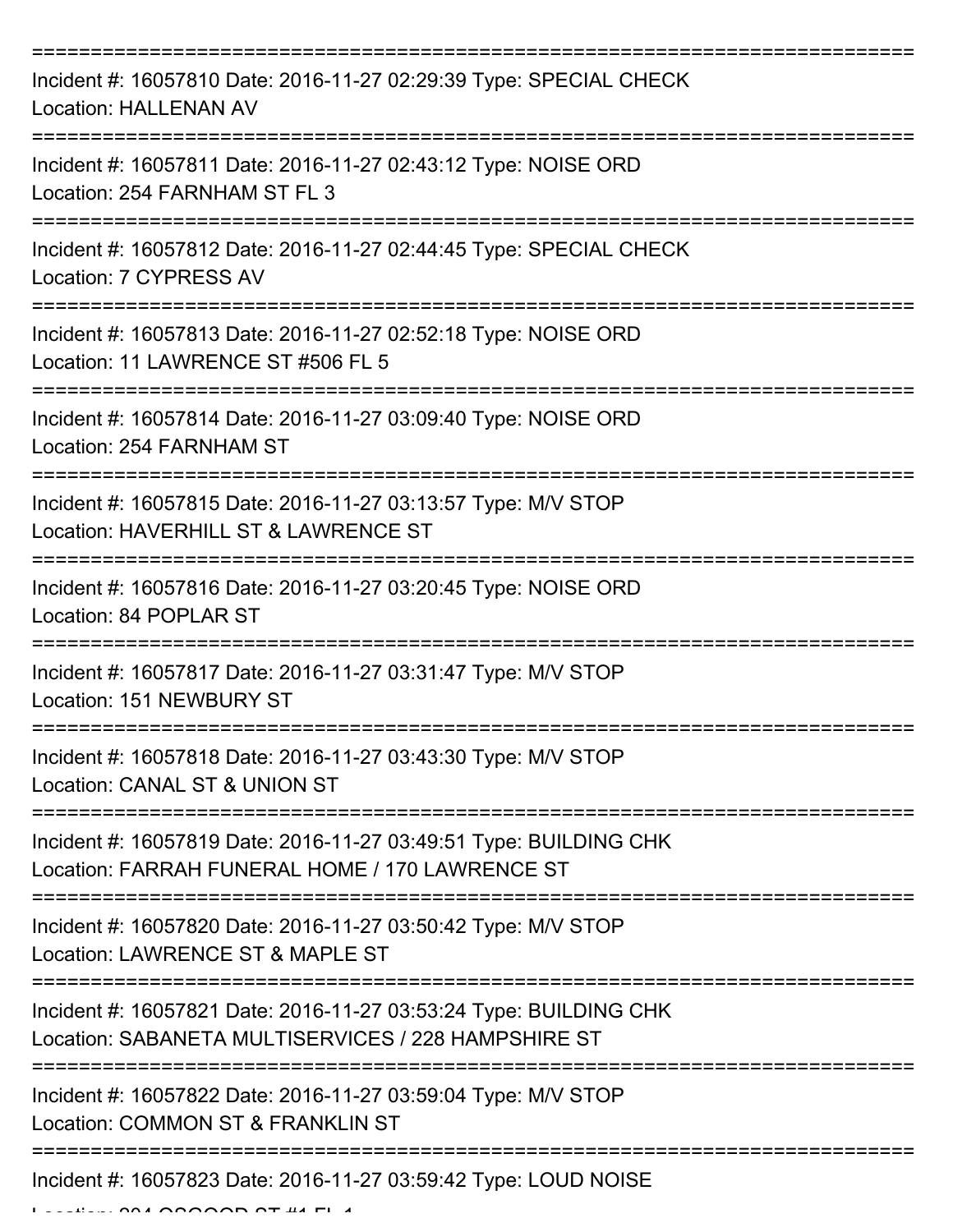| Incident #: 16057824 Date: 2016-11-27 04:00:27 Type: LOUD NOISE<br>Location: 7 SAXONIA AV #2 FL 2                      |
|------------------------------------------------------------------------------------------------------------------------|
| Incident #: 16057825 Date: 2016-11-27 04:12:33 Type: NOISE ORD<br>Location: 201 CARLETON ST #1 FL 1                    |
| Incident #: 16057826 Date: 2016-11-27 04:13:19 Type: DOMESTIC/PROG<br>Location: 2 MUSEUM SQ #902 FL 9                  |
| Incident #: 16057827 Date: 2016-11-27 04:25:47 Type: LARCENY/PAST<br>Location: 189 CROSS ST #3 FL 3                    |
| Incident #: 16057828 Date: 2016-11-27 04:27:46 Type: HARASSMENT<br>Location: METHUEN ST & UNION ST                     |
| Incident #: 16057829 Date: 2016-11-27 04:34:15 Type: SHOTS FIRED<br><b>Location: HAVERHILL ST</b>                      |
| Incident #: 16057830 Date: 2016-11-27 04:52:14 Type: M/V STOP<br>Location: BROADWAY & WATER ST                         |
| Incident #: 16057831 Date: 2016-11-27 04:59:38 Type: AUTO ACC/PI<br>Location: 280 WATER ST                             |
| Incident #: 16057832 Date: 2016-11-27 05:01:29 Type: AUTO ACC/PI<br>Location: UNITED LINEN SERVICES / 65 MANCHESTER ST |
| Incident #: 16057833 Date: 2016-11-27 05:14:07 Type: NOISE ORD<br>Location: 359 HAVERHILL ST #1B FL 1                  |
| Incident #: 16057834 Date: 2016-11-27 06:33:43 Type: ALARM/BURG<br>Location: HAFFNERS GAS STATION / 469 HAVERHILL ST   |
| Incident #: 16057835 Date: 2016-11-27 07:06:59 Type: M/V STOP<br>Location: 19 BEACON ST                                |
| Incident #: 16057836 Date: 2016-11-27 07:07:26 Type: ALARM/BURG<br>Location: MENDEZ FLOWERLOONS / 152 BROADWAY         |
| Incident #: 16057837 Date: 2016-11-27 07:08:06 Type: M/V STOP                                                          |

Location: 210 MEDDIMACK ST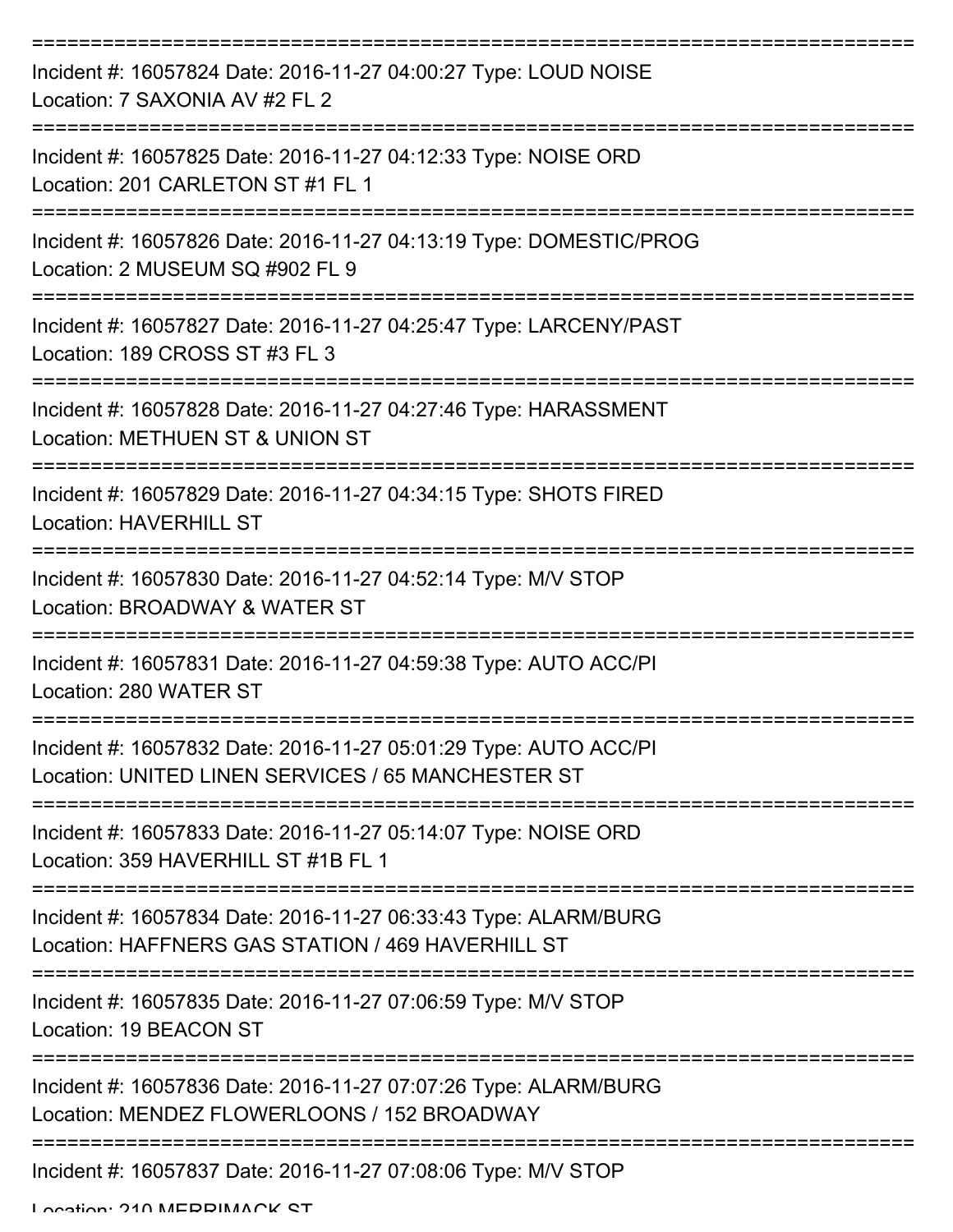| Incident #: 16057838 Date: 2016-11-27 07:15:08 Type: PARK & WALK<br>Location: BROADWAY & HAVERHILL ST         |
|---------------------------------------------------------------------------------------------------------------|
| Incident #: 16057839 Date: 2016-11-27 07:23:55 Type: M/V STOP<br>Location: PARKER ST & SPRINGFIELD ST         |
| Incident #: 16057840 Date: 2016-11-27 07:32:06 Type: M/V STOP<br>Location: MERRIMACK ST & S BROADWAY          |
| Incident #: 16057841 Date: 2016-11-27 07:42:08 Type: M/V STOP<br>Location: 55 NEWBURY ST                      |
| Incident #: 16057842 Date: 2016-11-27 07:55:20 Type: DISTURBANCE<br>Location: 359 HAVERHILL ST #1B FL 1       |
| Incident #: 16057843 Date: 2016-11-27 08:15:30 Type: MISSING PERS<br>Location: 219 WATER ST #2 FL 2           |
| Incident #: 16057844 Date: 2016-11-27 08:22:11 Type: MV/BLOCKING<br>Location: TOW OF M/V / 30 OREGON AV       |
| Incident #: 16057845 Date: 2016-11-27 08:22:44 Type: SUS PERS/MV<br>Location: 243 ERVING AV                   |
| Incident #: 16057846 Date: 2016-11-27 09:00:02 Type: KEEP PEACE<br>Location: 185 HIGH ST                      |
| Incident #: 16057847 Date: 2016-11-27 09:07:56 Type: AUTO ACC/UNK PI<br>Location: BAILEY ST & PHILLIPS ST     |
| Incident #: 16057848 Date: 2016-11-27 09:24:41 Type: PARK & WALK<br>Location: BRADFORD ST & BROADWAY          |
| Incident #: 16057849 Date: 2016-11-27 09:25:19 Type: ALARM/BURG<br>Location: 342 BROADWAY                     |
| Incident #: 16057850 Date: 2016-11-27 09:56:40 Type: M/V STOP<br>Location: 34 KATHERINE ST                    |
| Incident #: 16057851 Date: 2016-11-27 10:14:40 Type: B&E/PAST<br>Location: MT VERNON LIQUORS / 421 S BROADWAY |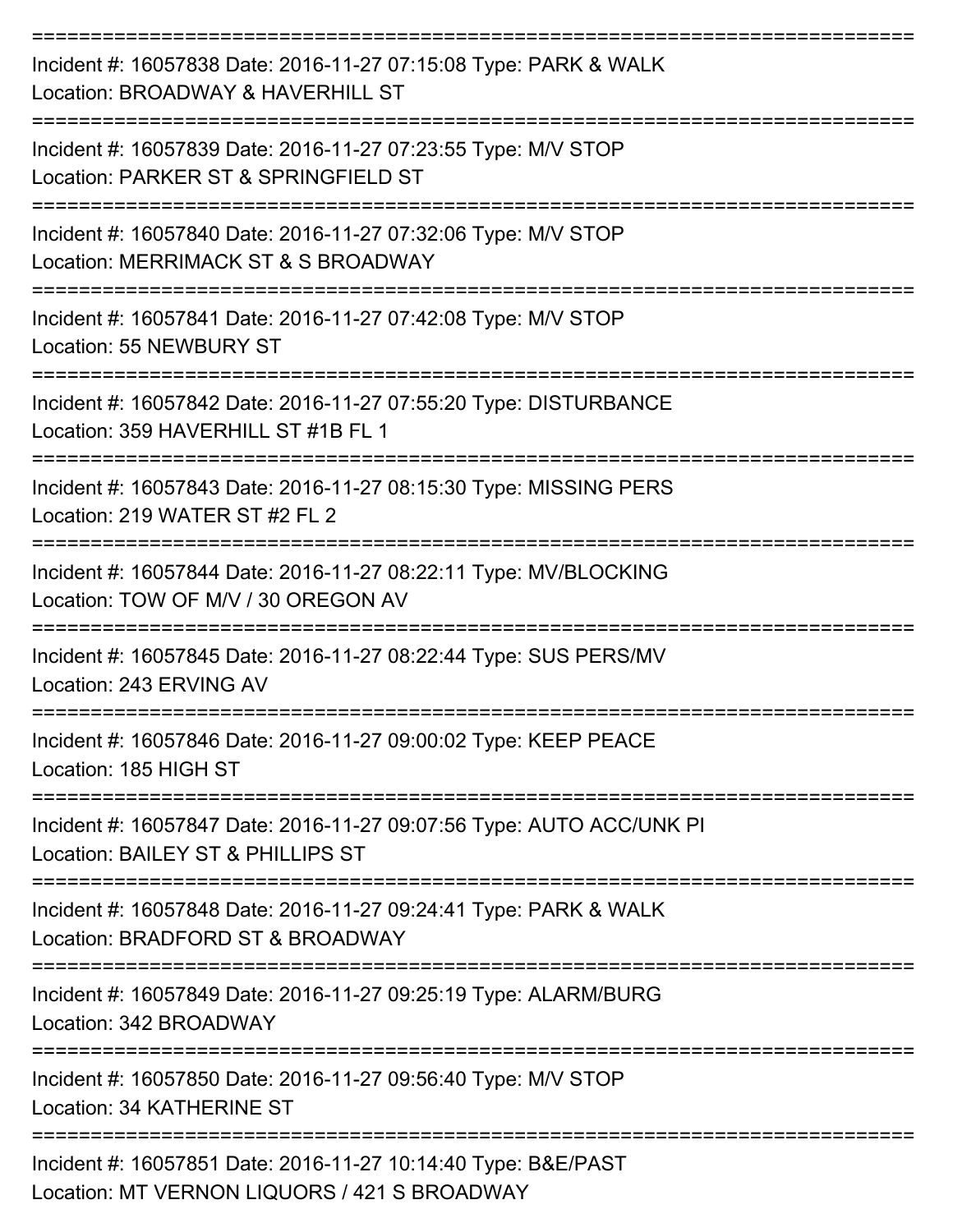| Incident #: 16057852 Date: 2016-11-27 10:18:57 Type: DRUG VIO<br>Location: 350 HAVERHILL ST                                          |
|--------------------------------------------------------------------------------------------------------------------------------------|
| Incident #: 16057853 Date: 2016-11-27 10:34:19 Type: ALARM/BURG<br>Location: 205 BROADWAY                                            |
| Incident #: 16057854 Date: 2016-11-27 10:36:43 Type: LIC PLATE STO<br>Location: 443 HIGH ST                                          |
| ==========================<br>Incident #: 16057855 Date: 2016-11-27 10:40:32 Type: M/V STOP<br>Location: 448 BROADWAY                |
| Incident #: 16057856 Date: 2016-11-27 10:49:53 Type: SUS PERS/MV<br>Location: 164 MARGIN ST                                          |
| Incident #: 16057857 Date: 2016-11-27 11:01:57 Type: PARK & WALK<br>Location: BRADFORD ST & BROADWAY                                 |
| :============================<br>Incident #: 16057858 Date: 2016-11-27 11:15:35 Type: M/V STOP<br>Location: CROSS ST & MANCHESTER ST |
| Incident #: 16057859 Date: 2016-11-27 11:34:23 Type: M/V STOP<br>Location: SHAWSHEEN & EAST                                          |
| Incident #: 16057860 Date: 2016-11-27 11:38:08 Type: GENERAL SERV<br>Location: 162 ABBOTT ST                                         |
| Incident #: 16057861 Date: 2016-11-27 11:43:48 Type: M/V STOP<br>Location: BROADWAY & TREMONT ST                                     |
| Incident #: 16057862 Date: 2016-11-27 11:50:35 Type: ALARM/BURG<br>Location: 1 COMMONWEALTH DR                                       |
| Incident #: 16057863 Date: 2016-11-27 11:53:24 Type: M/V STOP<br>Location: S UNION ST & SALEM ST                                     |
| Incident #: 16057864 Date: 2016-11-27 11:59:49 Type: M/V STOP<br>Location: HAVERHILL ST & WEST ST                                    |
| Incident #: 16057865 Date: 2016-11-27 12:01:18 Type: SUS PERS/MV<br>Location: LAWRENCE MEAT COMPANY / 264 LOWELL ST                  |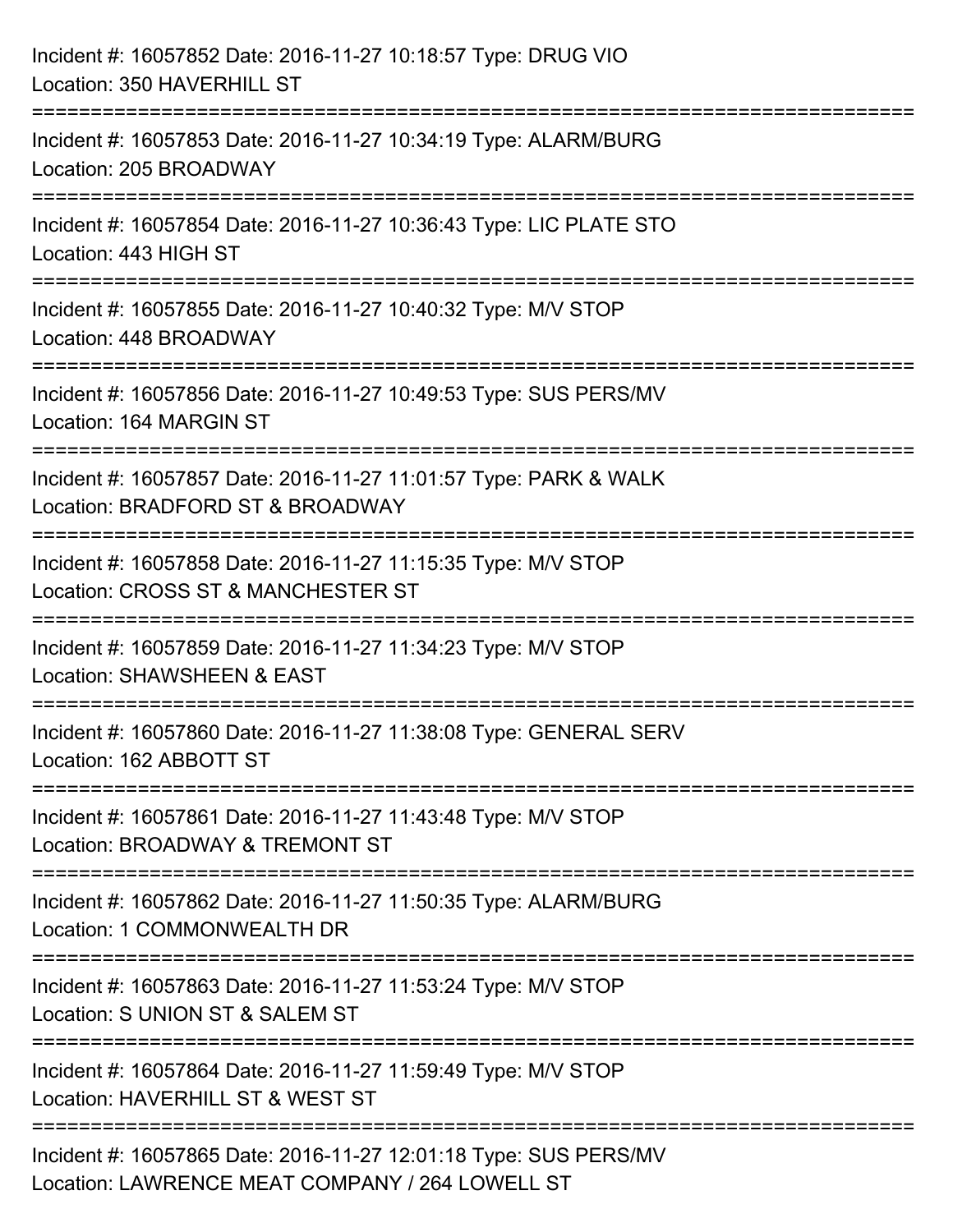| Incident #: 16057866 Date: 2016-11-27 12:16:55 Type: M/V STOP<br>Location: 4KTX90 / BOXFORD ST & OSGOOD ST                          |
|-------------------------------------------------------------------------------------------------------------------------------------|
| Incident #: 16057867 Date: 2016-11-27 12:25:37 Type: ALARM/BURG<br>Location: CRICKET WIRELESS / 205 BROADWAY #UNIT 3                |
| Incident #: 16057868 Date: 2016-11-27 12:29:28 Type: M/V STOP<br>Location: HAZEL PL & WATER ST<br>===================               |
| Incident #: 16057869 Date: 2016-11-27 12:51:25 Type: SUS PERS/MV<br>Location: CVS PHARMACY / 205 S BROADWAY                         |
| Incident #: 16057870 Date: 2016-11-27 12:52:16 Type: MV/BLOCKING<br>Location: 6 AVON ST                                             |
| Incident #: 16057871 Date: 2016-11-27 13:05:02 Type: THREATS<br>Location: 7 DAISY ST                                                |
| Incident #: 16057872 Date: 2016-11-27 13:08:38 Type: M/V STOP<br>Location: FRANKLIN ST & LOWELL ST                                  |
| Incident #: 16057873 Date: 2016-11-27 13:19:46 Type: AUTO ACC/PED<br>Location: 157 JACKSON ST                                       |
| Incident #: 16057874 Date: 2016-11-27 13:49:15 Type: DOMESTIC/PROG<br>Location: 350 HAVERHILL ST #APT 4                             |
| Incident #: 16057875 Date: 2016-11-27 14:03:40 Type: MEDIC SUPPORT<br>Location: 27 MORTON ST                                        |
| Incident #: 16057876 Date: 2016-11-27 14:04:52 Type: KEEP PEACE<br><b>Location: FRANKLIN ST</b>                                     |
| Incident #: 16057877 Date: 2016-11-27 14:23:34 Type: DISTURBANCE<br>Location: 71 AMHERST ST                                         |
| =============================<br>Incident #: 16057878 Date: 2016-11-27 14:34:41 Type: SUS PERS/MV<br>Location: 320 MARSTON ST #REAR |
| Incident #: 16057879 Date: 2016-11-27 15:41:20 Type: ASSIST FIRE<br>Location: 353 ELM ST #801                                       |

===========================================================================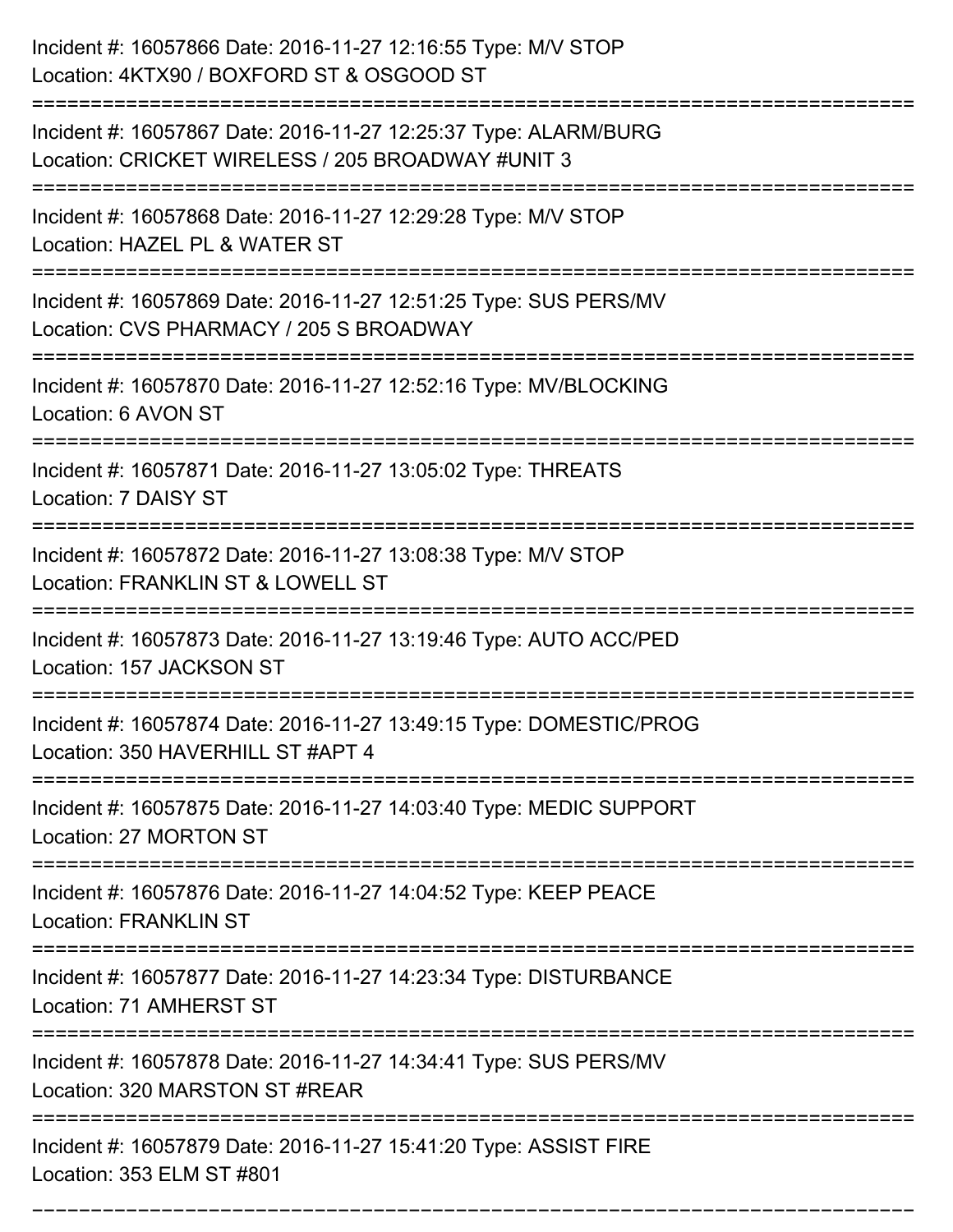| Incident #: 16057880 Date: 2016-11-27 15:52:35 Type: ANIMAL COMPL<br>Location: 278 BROADWAY<br>:==================================                                                  |
|-------------------------------------------------------------------------------------------------------------------------------------------------------------------------------------|
| Incident #: 16057881 Date: 2016-11-27 16:51:57 Type: AUTO ACC/NO PI<br>Location: 117 STEARNS AV                                                                                     |
| Incident #: 16057882 Date: 2016-11-27 17:24:23 Type: HIT & RUN M/V<br>Location: 85 ESSEX ST<br>:======================                                                              |
| Incident #: 16057883 Date: 2016-11-27 17:43:54 Type: SUICIDE ATTEMPT<br>Location: 191 SALEM ST                                                                                      |
| Incident #: 16057884 Date: 2016-11-27 17:48:20 Type: UNKNOWN PROB<br><b>Location: 31 KENDRICK ST</b><br>=====================================<br>---------------------------------- |
| Incident #: 16057885 Date: 2016-11-27 18:40:10 Type: AUTO ACC/UNK PI<br>Location: STORROW ST & WOODLAND ST<br>-------------------                                                   |
| Incident #: 16057886 Date: 2016-11-27 18:41:28 Type: LIC PLATE STO<br>Location: 651 ESSEX ST #730                                                                                   |
| Incident #: 16057887 Date: 2016-11-27 18:56:19 Type: DOMESTIC/PROG<br>Location: 270 PROSPECT ST                                                                                     |
| Incident #: 16057888 Date: 2016-11-27 19:01:05 Type: DRUG OVERDOSE<br>Location: BROADWAY LIQUORS / 434 BROADWAY                                                                     |
| Incident #: 16057889 Date: 2016-11-27 19:02:39 Type: A&B PROG<br>Location: 90 LOWELL ST                                                                                             |
| Incident #: 16057890 Date: 2016-11-27 19:07:51 Type: INVEST CONT<br>Location: 120 COLONIAL RD                                                                                       |
| Incident #: 16057891 Date: 2016-11-27 19:11:34 Type: DOMESTIC/PROG<br>Location: 153 BAILEY ST #2 FL 2                                                                               |
| Incident #: 16057892 Date: 2016-11-27 19:14:20 Type: DOMESTIC/PAST<br>Location: 268 PROSPECT ST                                                                                     |
| Incident #: 16057893 Date: 2016-11-27 20:14:15 Type: UNKNOWN PROB<br>Location: 198 PARK ST #1 FL 1                                                                                  |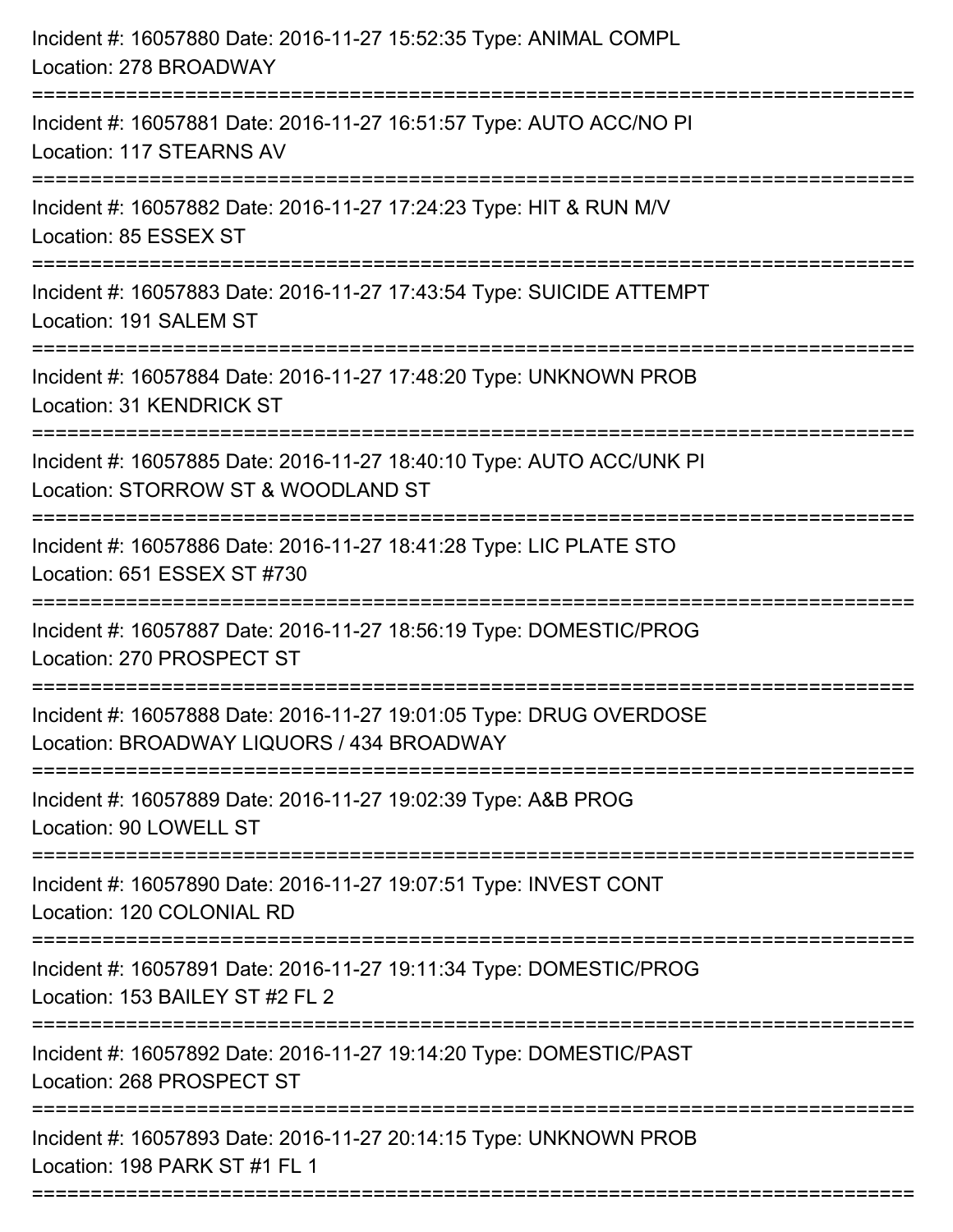Location: 120 ABBOTT ST

| Incident #: 16057895 Date: 2016-11-27 20:27:21 Type: ALARM/BURG<br>Location: CIL ELECTROPLATING / 125 GLENN ST |
|----------------------------------------------------------------------------------------------------------------|
| Incident #: 16057896 Date: 2016-11-27 20:27:29 Type: DOMESTIC/PAST<br>Location: 6 LESLIE ST                    |
| Incident #: 16057897 Date: 2016-11-27 20:48:49 Type: DOMESTIC/PROG<br>Location: 96 BOWDOIN ST FL 2             |
| Incident #: 16057898 Date: 2016-11-27 20:51:35 Type: M/V STOP<br>Location: COMMON ST & LAWRENCE ST             |
| Incident #: 16057899 Date: 2016-11-27 20:55:15 Type: MEDIC SUPPORT<br>Location: 27 DUCKETT AV                  |
| Incident #: 16057900 Date: 2016-11-27 21:13:40 Type: DISTURBANCE<br>Location: 186 ARLINGTON ST #2R FL 2        |
| Incident #: 16057901 Date: 2016-11-27 21:19:07 Type: MV/BLOCKING<br>Location: 386 HAMPSHIRE ST                 |
| Incident #: 16057902 Date: 2016-11-27 21:40:52 Type: MEDIC SUPPORT<br>Location: 12 SAUNDERS ST FL 3            |
| Incident #: 16057903 Date: 2016-11-27 21:53:45 Type: NOISE ORD<br>Location: 76-78 WATER ST FL 2-3              |
| Incident #: 16057904 Date: 2016-11-27 22:33:51 Type: M/V STOP<br>Location: AMESBURY ST & ESSEX ST              |
| Incident #: 16057905 Date: 2016-11-27 22:38:18 Type: SUS PERS/MV<br>Location: ARLINGTON ST & BROADWAY          |
| Incident #: 16057906 Date: 2016-11-27 22:46:16 Type: TENANT PROB<br>Location: 64 INMAN ST #1 FL 1              |
| Incident #: 16057907 Date: 2016-11-27 22:49:51 Type: M/V STOP<br>Location: 550 BROADWAY                        |
|                                                                                                                |